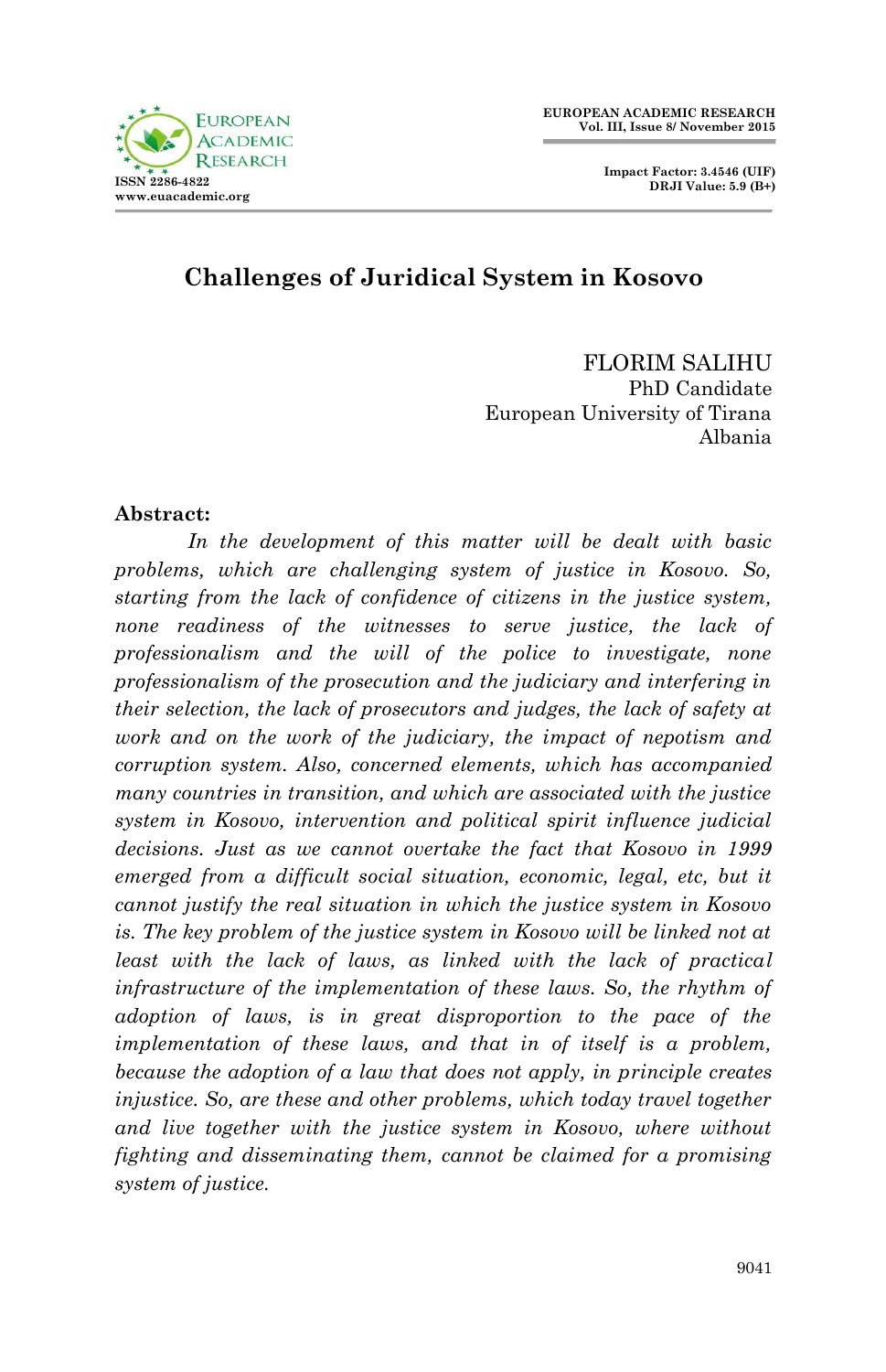**Key words**: Justice system, interventions in the justice system, nepotism, corruption, lack of security.

# **Introduction**

It is very well known the history of Kosovo and its population, the road through which they went throughout during the centuries, the traces of such experiences like in the social, moral, juridical and political aspect.

Whereby, Kosovo which declared its independence, only five years ago, today is situating with the bitter past and challenges for building of the present and the future in all aspects of the life.

Kosovo after the Second World War, remained under the former Yugoslavia, despite against the majority Albanian nationality will, where the rights of the Albanian people were permanent attack target by the Yugoslavian Federation.

So in this artificial creature which was called Yugoslavia, the majority Albanian people of Kosovo was discriminated in all segments of the life like in the political, juridical and social economic aspect.

In the political aspect Kosovo was a province in the frame of the Yugoslavia despite fulfilled all criteria to become a Republic, in juridical aspect, Kosovo didn't have the equalized status with other federal units, exclusion on the Constitution of the 1974 where a step ahead was done, but also Kosovo along with that was not in equalized status with other federal units.

Kosovo in the economical aspect was in the second row and this can be verified with the fact that remained the poorest country in Yugoslavia. Abrogation of the Kosovo autonomy in 1989 by Millosheviq was the final act that Kosovo already has finally to go head on its way towards liberation.

At the beginning people of Kosovo responded in a peaceful resistance, while in other side the Yugoslavian occupier didn't stop murdering and torturing the Albanians of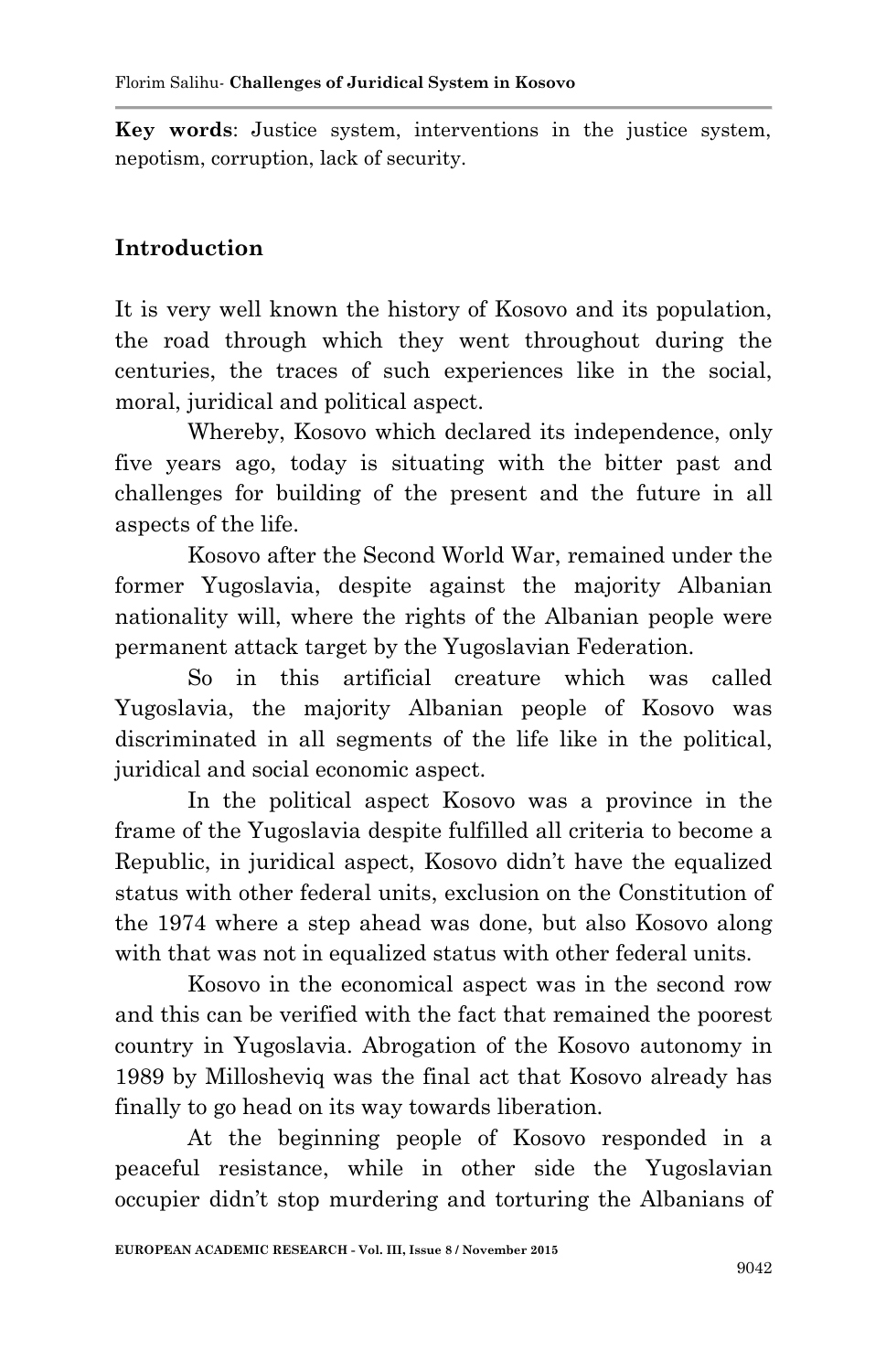Kosovo, forced by this situation, and appeared the Kosovo Liberation Army, supported by population conducted e very serious struggle in the history of the Albanian people.

In 1999, the NATO, attacks Yugoslavia and finally in June of this year after 78 days of NATO striking, the war o KLA and the sacrifice of all people of Kosovo, Kosovo got liberated.

## **1. Building a juridical system in Kosovo after the war, UNMIK-EULEX model**

In 1999, Kosovo was placed under UN administration, and in the frame of this organization in Kosovo comes UNMIK. Life challenges were great, as was the challenge of building of the justice system, to a destroyed country. There was a lack of the legislation, the courts did not exist, and then they were dissolved all human and material resources. Initially it was decided that the justice system works on the basis of laws adopted by the Former Yugoslavia until 1989, who had no discriminatory character of the people of Kosovo and also the regulations issued by UNMIK. There were a range of factors that aggravated the situation in the justice system in Kosovo, the situation of the war, the lack of adequate laws to the circumstances created, the human factor, ie UNMIK judges who come from different cultures social, moral, political and legal many countries of the world etc. Acceleration of the UNMIK administration, to activate the judicial system, lack of information for socio-legal mentality, inadequate selection and appointment of judicial personnel, the dualism of the legislative, political interference in the justice system, were key factors which damaged system Justice in Kosovo.

New legal system of Kosovo began to build immediately after the war. After four years of intensive work, and Kosovor experts, along with about thirty international experts of the Council of Europe, UNMIK, ABA / CEL, the OSCE, UNICEF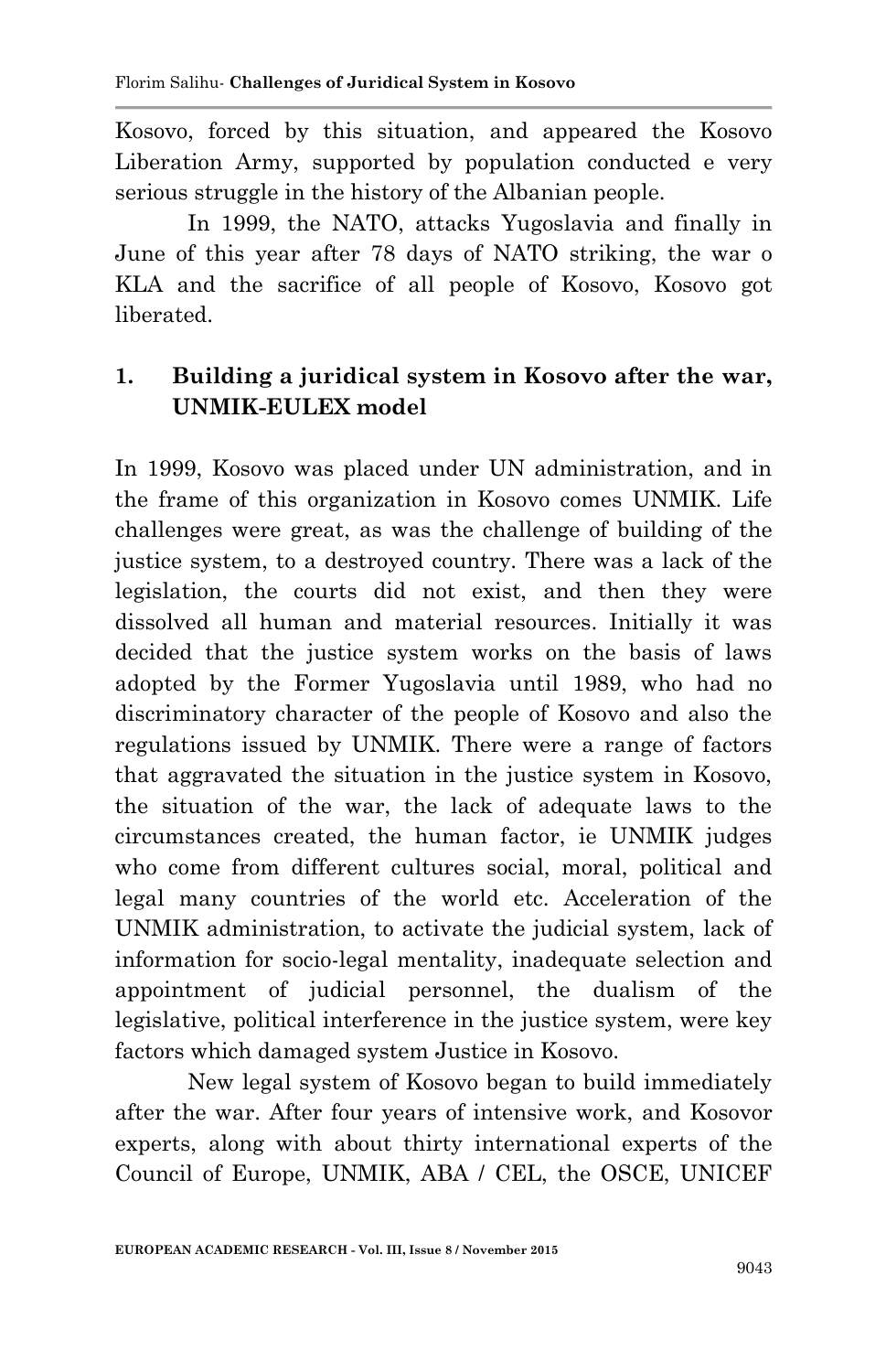and individual British and American experts, on July 6, 2003 was approved Criminal Code of Kosovo<sup>1</sup>.

Also, it approved the Criminal Procedure Code of Kosovo, which entered into force in 2004. The drafting of these codes is done in harmony with the spirit of Western laws, by incorporating most important acts of freedoms and human rights. But, influenced by political interferences in particular several international mechanisms, remained outside the criminal law, the institution of the trial and conviction in absentia, and on this occasion, the new system was damaged justice, because in one way or another, intentionally or unintentionally "amnestied" many war criminals. So today with hundreds and thousands of people who are best identified during the war in Kosovo, committed atrocities against the Albanian population and other mainly civil innocent, and those due to the absence of this legal mechanism, enjoy freedom undeserved. If anyone wants to express doubts about this conclusion by arguing that war crimes are not prescribed, it has its own base, at least formally. But, in this dimension, added another question: Did possibility Hague Tribunal for war crimes in former Yugoslavia, and whether there was a formal and material capacity to handle all the crimes that occurred in Kosovo and had a chance to handle and to punish all those who committed crimes? The answer in this case, absolutely, would, NO! Therefore we consider that the lack of institute of judgment and punishment in absentia, was a mistake, which being "pardoned" many war criminals, serious standing on the values of democracy and justice.

Model of the justice by UNMIK and EULEX for which expectations were very large, got stuck very badly on the main challenges of justice in Kosovo. None political readiness and legal inability of UNMIK and EULEX to prosecute and convict all those who committed war crimes in Kosovo, on innocent civilians, mostly charging bias victims instead of criminals, the

**.** 

**EUROPEAN ACADEMIC RESEARCH - Vol. III, Issue 8 / November 2015** <sup>1</sup> Prof.dr.Ismet Salihu, Criminal Law, Prishtinë, 2003, pg.19.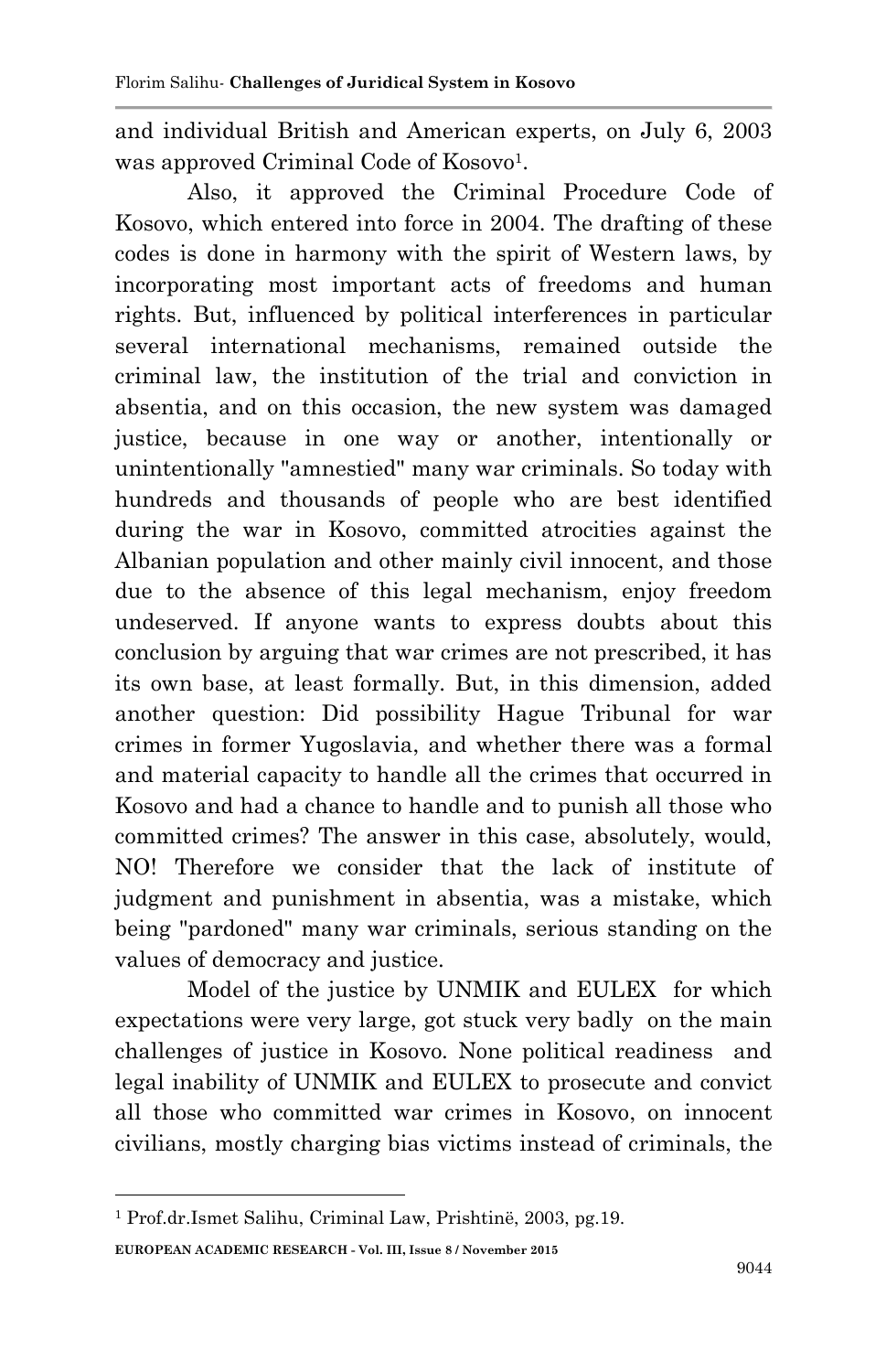most this should not failure to adjudicate meaning those persons who have committed crimes against the Serb civilian population in Kosovo and others, but in the indictment only the vast majority of Albanians and the aggressor was widely known that the Milosevic regime, these Missions lose objective justice. On the other hand, total failure detection authors postwar killings in Kosovo, qualified as political murder, installation of corruption in the system, these and other image fade UNMIK and EULEX missions right now called failed , in particular in the fight against corruption. So are now UNMIK and EULEX who failed to result in the application of law in Kosovo, because their main focus was and is the indictment of some KLA leaders for war crimes, and in fact many people better identify the measures popular things in different parts of Kosovo, who have committed war crimes against the Kosovo Albanian civilian population, are free today! On the other hand, today in Kosovo organized crime it thrives, economic crime and crimes of all nature and EULEX did stand with some cases which do not show any concern for justice and the people of Kosovo.

So UNMIK and EULEX as organizations which had the main role of control upon enforcement of the law in Kosovo, are responsible regarding installation of the not efficient system of the justice in Kosovo. In the fourteen years period post war time in Kosovo, we had many huge events of the organized ordinary crime, political and economical ones, groundless enrichment, fiscal evasion, expropriation of the property, privatization without criteria, and in other side we had a silence and the none action of the juridical authorities in particular by UNMIK and EULEX, so their silence and non action of them, it seems to be and are the main award for huge salaries that they are getting by the taxpayers' of the UN and EU. But the evil doesn't stop here, because this situation is getting sticked as the virus at the local juridical institutions in Kosovo, for which we will speak below.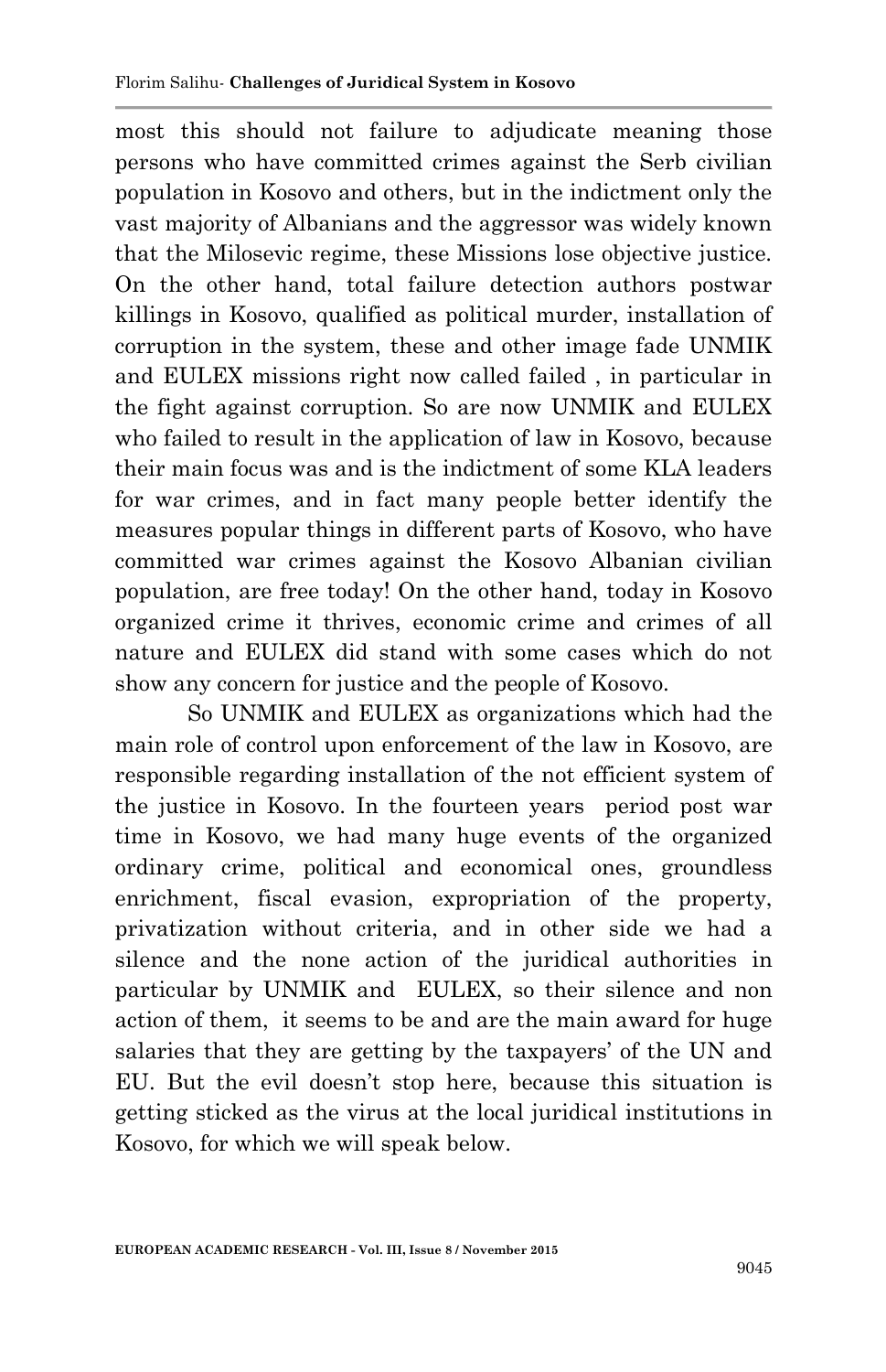#### **2. Adopting and the enforcement of the laws in the Republic of Kosovo, local justice.**

The fact that we have taught to blame others, perhaps sometimes also with our right, further cannot be justification for failure of our institutions. Kosovo in December of 2001<sup>2</sup> for the first time in its history, forms free assembly, which was established after held elections in November 2001. Kosovo Assembly since its establishment and until now has passed many laws to the most important areas of life, including the highest legal act, the Constitution of the Republic of Kosovo, issued laws these contemporary spirit of justice. Kosovo Assembly supported by the competent international mechanisms, local and international experts managed to do a very good job in passing laws. So Kosovo in completing the formal aspect of justice has made very good steps, but the pace of legislation, could not follow the pace of their implementation. Although there are basic laws that are missing very important for the life and health of citizens, such as the law on health insurance, but the Achilles heel in the Kosovo justice system, there is the absence of any law as is the implementation of laws. The question addressed by a journalist by the radio, to a common citizen, for which the law requires most Kosovo after the prohibition on smoking in public places? The resident responded that Kosovo needs law enforcement. This answer will be not commented, because the thing that most needs this society, is precisely the rule of law. The worst example of this situation and done by the members of the Assembly, for example just a day after the approval to prohibit smoking in public facilities by the Memebers of the Parliament , the same people the next day in the lobby did smoking illegally by themself, such a situation transmits worst message to the possible ordinary citizen. But, we also have a priori laws which have seen the impact those certain interest groups on their

**.** 

<sup>2</sup> www.bbc.uk/albanian/011210123129.shtml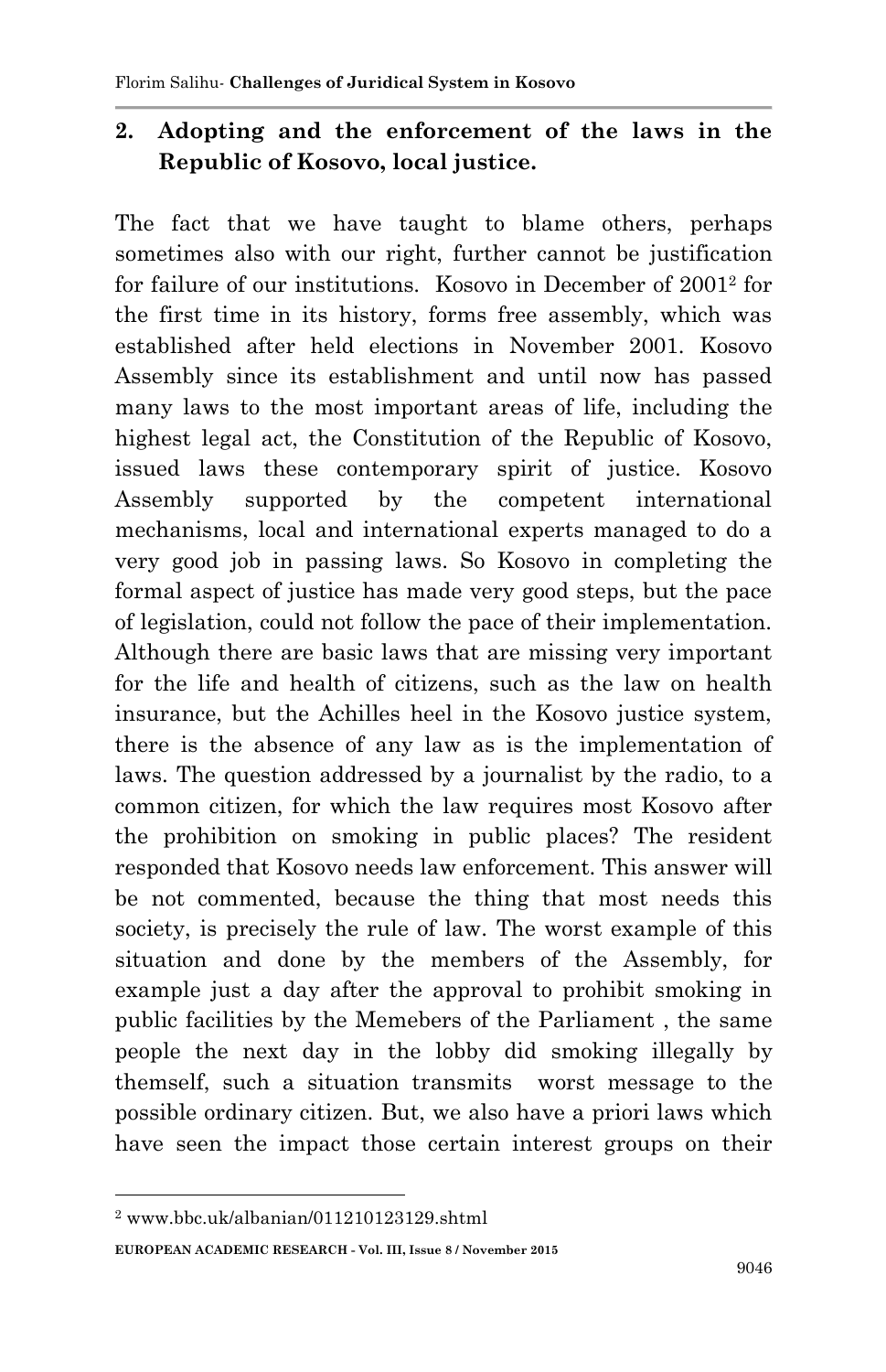content, for example. The law on declaration, origin and control of property of senior public officials and declare the origin and control of gifts for all the officials. In Article 17 of this law provided for fines of 1,000 to 2,500 for those officials who do not declare their wealth. This provision can not give effect deserved and it is not consistent with the reality created in Kosovo, because in our society we have senior officials who are became rich within short period of time, that the payment of such a fine will not provide the effect, though being paid each week.

So, Kosovo rule makers have in short period of time to review this law and sanctions to be in accordance with created situation.

# **3. Realization and enforcement of rule and law by the Kosovo Institutions**

#### **3.1. Kosovo Police and its challenges**

As in any other country in the Kosovo justice system mechanism is built on the principle of gradualism, and the first door of justice or protection of order and justice, is the police. On 6 September 1999, the OSCE Mission in Kosovo, in accordance with Resolution 1244, opened a police school and started training of candidates for members of the Kosovo Police<sup>3</sup> . So, from this moment it began and continued to complete the Kosovo Police Service, which like any other institution that has faced even more major difficulties during its formation. Kosovo police have not lacked success since its foundation, but have been several factors that have influenced and negatively affect work and its image, and these factors are: political interferences in the selection and promotion of police, lack of professionalism nepotism, corruption etc. Cases which immensely damaged the image of the organization are: theft of exhibits (drug) room of a police station in Pristina, in April 2009 and the failure of the Kosovo Police and EULEX that

**.** 

<sup>3</sup> http://kosovopolice.com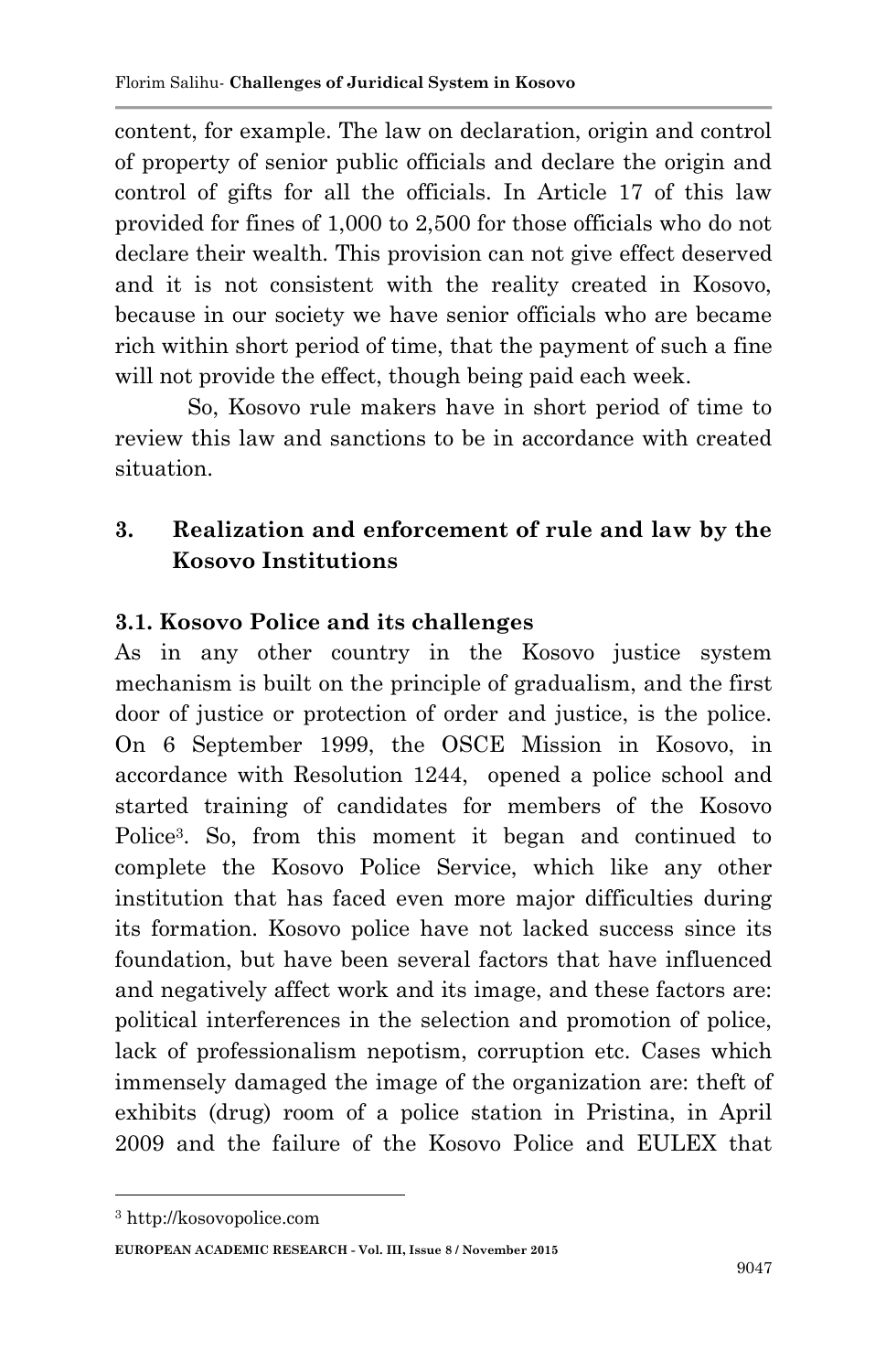connected the brightness of the case<sup>4</sup> . Ironically, in November of 2012, a similar situation occurred in the evidence room of the police station in Pec, where the gold was stolen worth up to 2 million euros <sup>5</sup>.

Another affair which struck the image of the state of Kosovo, was the scandal with biometric passports to the value of 1.4 million euros, which occurred between the officials of the Ministry of Internal Affairs and a representative of the Austrian company, which had won the tender for biometric passports, then known as Natali Veliaj case. Here as in other cases, the institutions responsible for the detection, investigation and adjudication of the crime, could not yet to reveal the truth. This exacerbates the fact that all these cases have occurred in the institution responsible for maintaining law and order, as the Kosovo Police.

One of the values is democracy, separation of powers and mutual control on the basis of law. Referring to this principle, we also control and supervision of the institutions. For the control and scope of the police is competent Kosovo Police Inspectorate, which is tasked to do the prevention, detection, documentation and investigation of criminal offenses committed by Kosovo Police employees, regardless of rank and position while on duty and off her<sup>6</sup> .

Police Inspectorate of Kosovo is in charge with liability in connection with any situation when the law is violated by the police, because it is the Inspectorate kometencë take preventive and repressive measures against shkelsëve law. The mission of the Police Inspectorate of Kosovo is that through the exercise of its activity, provide a police service accountable, democratic and transparent, in accordance with applicable legislation and standards required<sup>7</sup> . The crime rate in Kosovo has increased in all spheres of life as economic crime, organized crime,

**.** 

<sup>4</sup> http://www.kohaditore.net

<sup>5</sup> http://noa.al/news/artikull.php?

<sup>6</sup> Law for Kosovo Police Inspectorate, No.03/L-231, article 2

<sup>7</sup> Law for Kosovo Police Inspectorate, Nr.03/L-231, article 3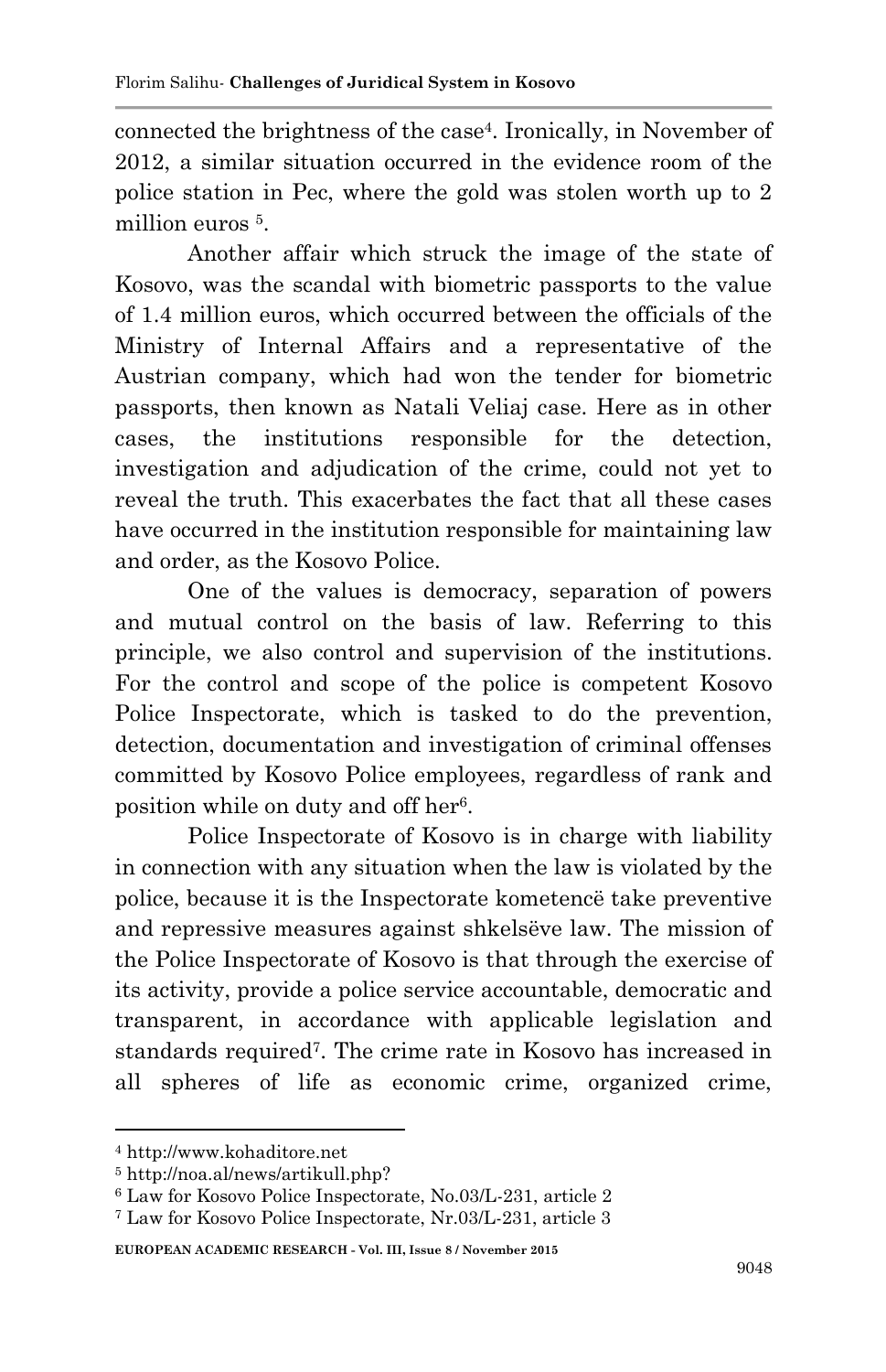corruption, murder, theft etc. While on the other hand, prevention, detection and bringing the perpetrators before criminal responsibility it is in great disproportion to the volume of crimes committed. Therefore, we consider as imperatives of time and increase the efficiency of professional police work, enhancing the image and its performance and that are direct and transparent it can not happen to shqiptmin of traffic tickets, but with tangible work citizenship which will be felt in his life, because the image and success of any organization, can not be recovered by commercials television advertisements and bloated statements, but only with work and with work.

# **3.2. Prosecutors Office of the Republic of Kosovo, its challenges**

Prosecution is a public institution established by law, which, in its basic task is pursuing the investigation and indictment of persons suspected of violating the law. According to State Prosecutor law means competent and independent institution responsible for prosecuting persons charged with committing criminal acts and other activities as specified in the law and include the following: basic prosecution, the Prosecutor of Appeal, the Special Prosecutor, the Office of the Chief Prosecutor state, and any other organizational unit that can be created to exercise prosecutorial functions<sup>8</sup> . So, as defined by law, the burden of the prosecution to all those persons who are suspected of having violated the law, falls on the State Prosecutor. Reports of various local relief organizations and international civil society, as well as perceptions of the Kosovo citizens are a high-scale criminality. This situation directly attacks the institution of prosecution in the Republic of Kosovo. The main challenge of the Kosovo justice system, especially the institution of prosecution, today is the faith of citizens in the justice and security in particular that the co-operative witness. Although we witness protection law, which guarantees the

**.** 

<sup>8</sup> Law for State Prosecutor, No.03./L-225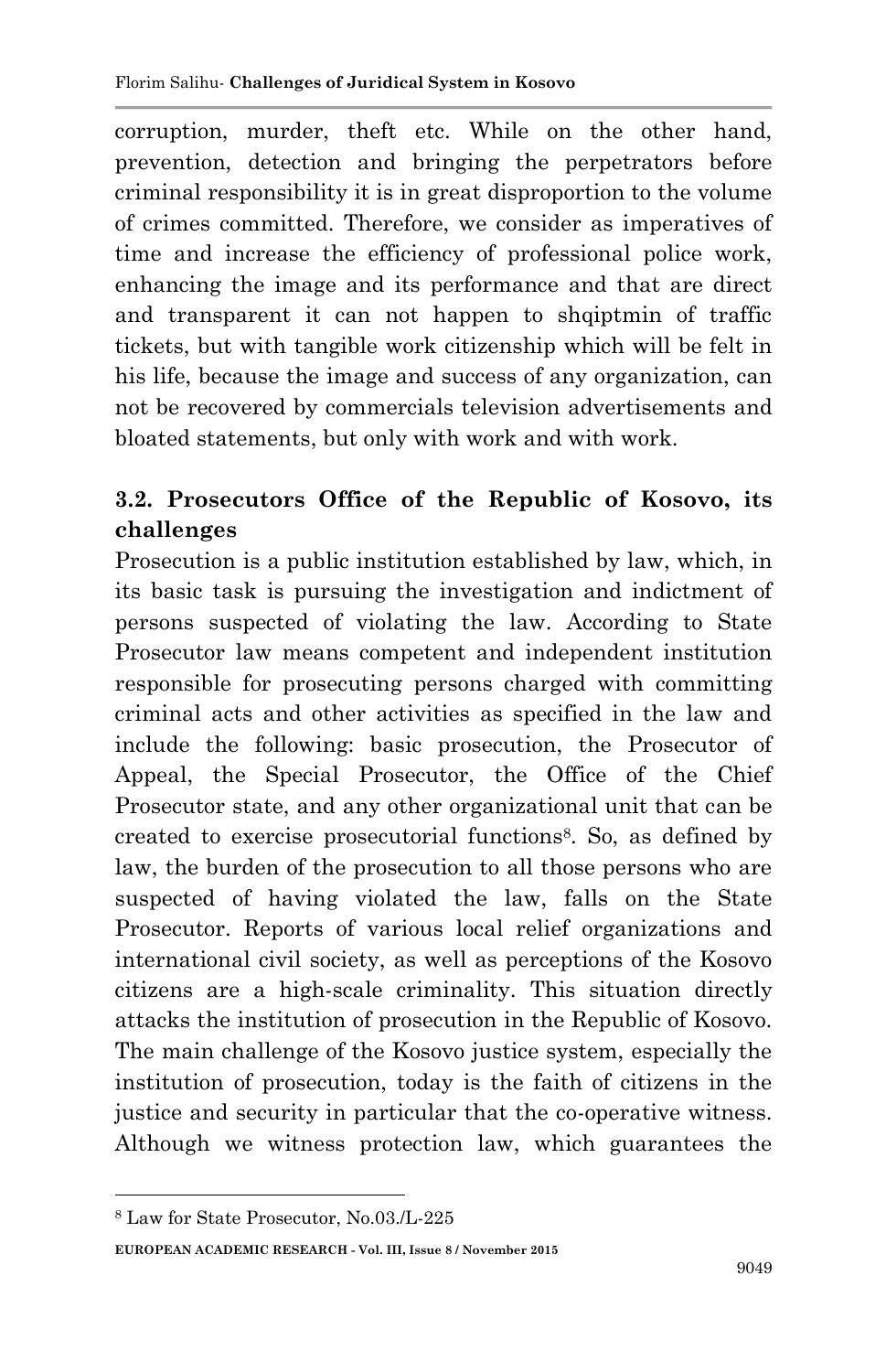physical protection of witnesses, temporary relocation, change of residence, financial support etc.<sup>9</sup> , in practice it does not feel or felt little spirit of the implementation of this law, it reflects the refusal of witnesses to testify, even for security reasons. But this spirit of insecurity felt self prosecutors for not excludingcorruption, unprofessionalism, nepotism; political interference is exactly the element of uncertainty that affects the inefficiency of the prosecution. This was best demonstrated by the fact, when prosecutors refuse to apply to Kosovo Special Prosecution Office, which is responsible for the prosecution, investigation and indictment of serious crimes<sup>10</sup>. So even in the best case, when a prosecutor has the will to implement the law, can not guarantee success in the prosecution of crime, the prosecutor lacks security. Referring to the writing and electronic media, civil society, there can not be even a single day is not called upon the prosecutor, directly or indirectly, that we have to deal with suspected violations of the law. On the institution of prosecution in Kosovo crimes plaguing many free bleached, reflecting uncertainty civilians and lack of cooperation in the future with the justice system. Precedents have no negative cases in the prosecution's work, for example. a prosecutor from the Kosovo Special Prosecution, which for 24 months of work from the state budget gets nearly 50 thousand euros, in this period has raised only one indictment, and it was for having in a possession a gun without permission. So it is obvious that this institution is not consistent with the events taking place in society.

Among the weak points of the prosecutor office is cooperation with the competent anti-corruption mechanisms, such as the Anti-Corruption Agency. Director of Anti-Corruption Agency has consistently accused the prosecution for throwing criminal charges by this agency<sup>11</sup>. We believe that the close cooperation between these institutions would yield

1

<sup>&</sup>lt;sup>9</sup> Law for Defence of the Witnessess, No.04/-L-015

<sup>10</sup> Newspaper KOSOVA SOT, 29 may, 2013. pg.1.

<sup>11</sup> http://koha.net/?page=1,13,147774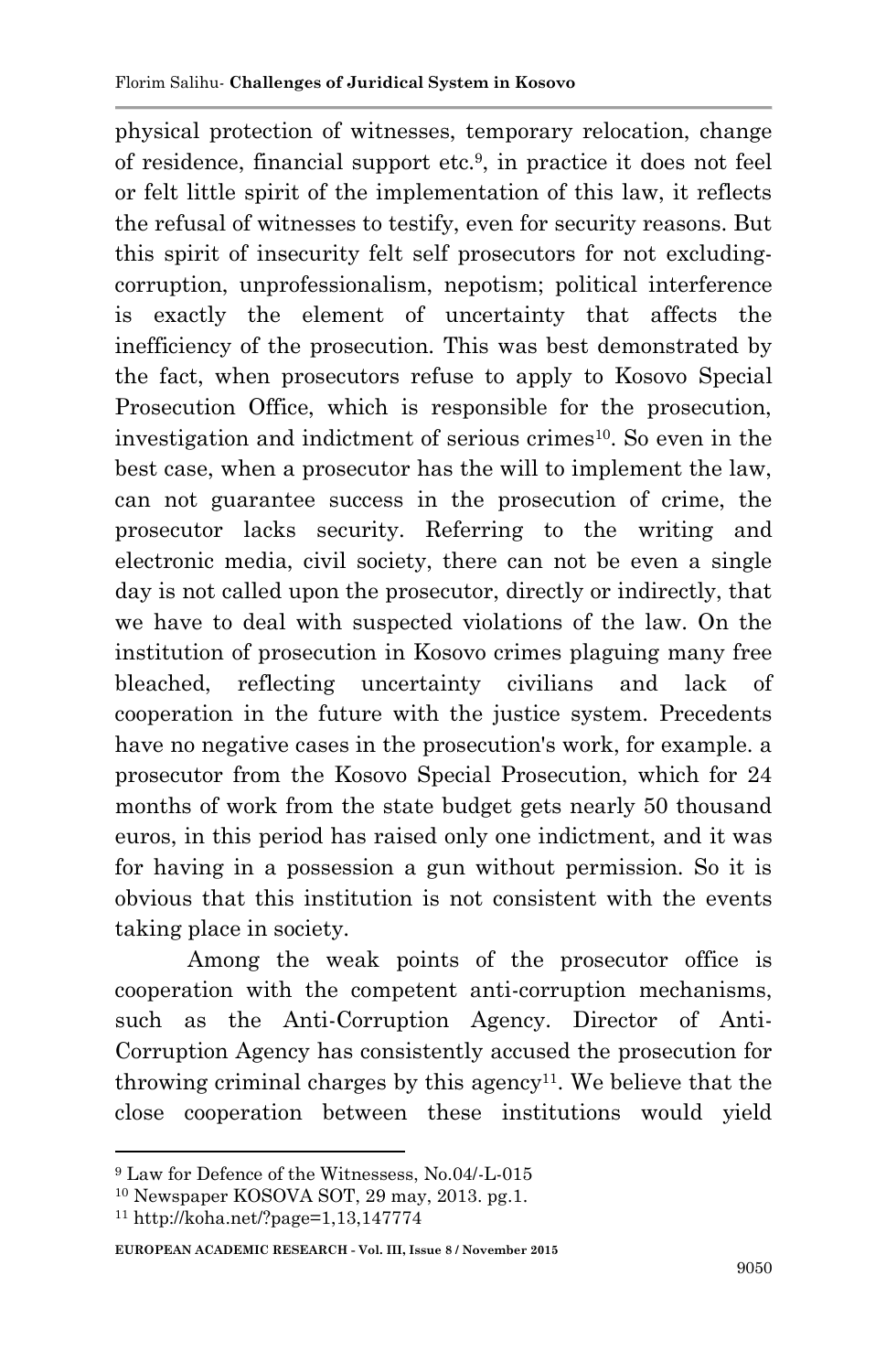positive results in the fight against corruption. There are three interlocking levers which should speed the prosecution office in Kosovo, the first of many lighting and placement unresolved crimes perpetrators to account, and secondly, cooperation between all competent bodies in the fight against corruption and the third, elimination of logic that serious crimes should only decide EULEX prosecutors. Because, one way this thinking and action, we can not guarantee that we can have an efficient system of justice sometimes.

#### **3.3 Challenges of the Judiciary in Kosovo**

The role of the courts in democratic countries, it is the final and decisive word of society. Kosovo society already known circumstances, there was a bitter experience with the judicial system in Kosovo last year, because in that system and let the justice never not given, but there were laboratories where servirë injustice. But today we have serious problems in the judiciary, even though a completely different nature. Factors that exacerbate and make inefficient judicial system in Kosovo are: corruption, political interference in the selection of staff and the decisions, nepotism, lack of professionalism, lack of courage and security to handle serious cases, the lack of an efficient mechanism ineffective punishment for personnel etc. Under the law, judges during the performance and decisions are independent, impartial, uninfluenced in any way from any natural or legal person, including public bodies<sup>12</sup>. So, if we refer to the law on one hand, and practical situation on the other hand, it seems a long way up the objective of the law. In Kosovo courts are barred many cases, the justification has always been that we a lack of the staff This reasoning may have its basis up somewhere, but how can you explain the fact that some subjects receive answers in record time and some other dust covers oblivion? Another evil that accompanies this institution is nonenforcement of the court decisions and those in effect. During

**.** 

<sup>12</sup> Law for Courts No. 03/OL-199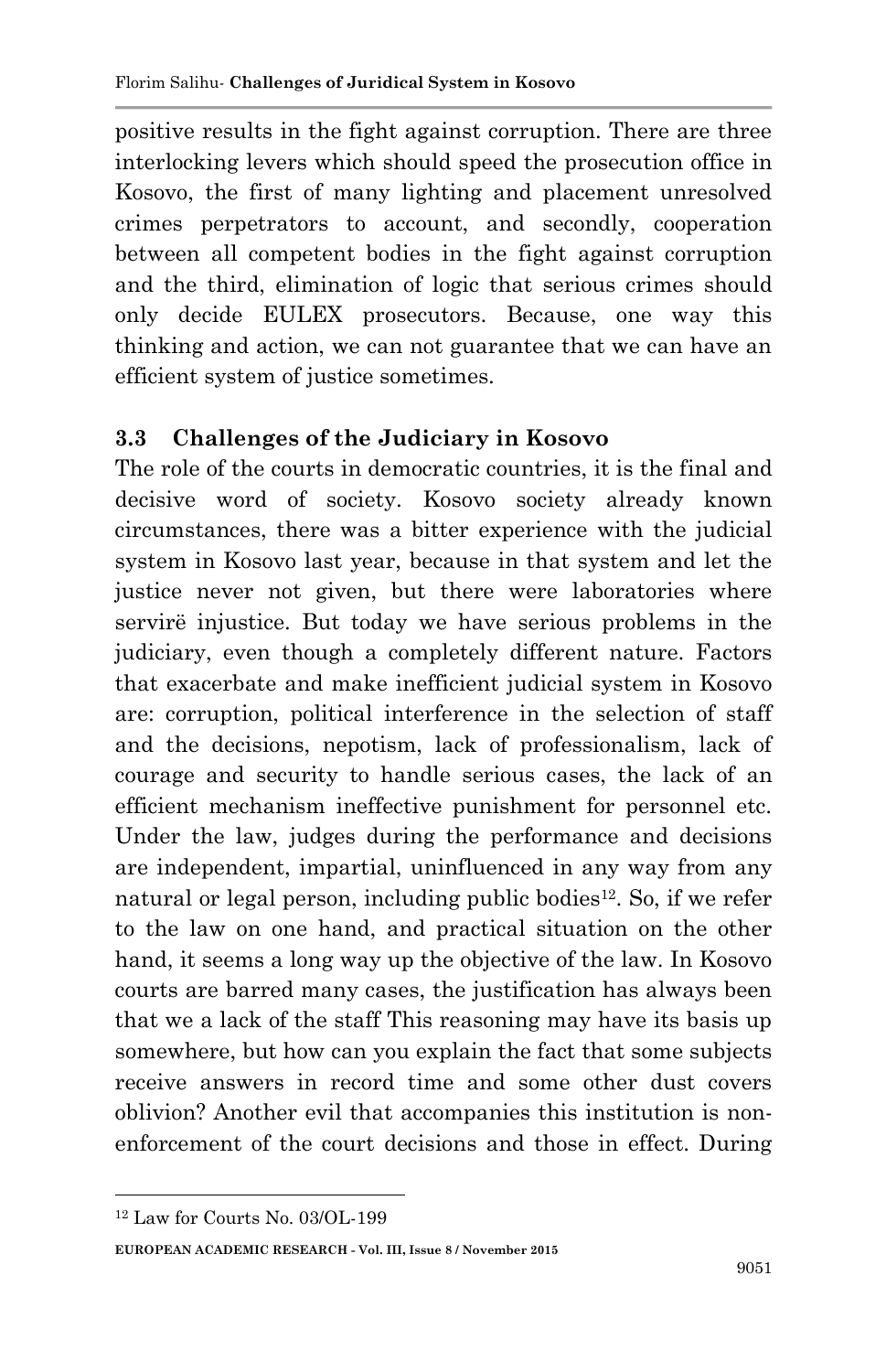an interview on public television, the Head of the Basic Court of Pristina pretends that 200 persons had been convicted and were released on their way to prison<sup>13</sup>. This is a serious accusation, and here it comes to the challenge of the state and justice. Disrespect for the justice of this country have shown the presidents of the Republic, being curved by different mediums forgiven rather than ordinary criminals the right to pardon, which belongs to the President of the Republic. These events give a very negative image a country's judicial system, and remain under the shadow the work of many individuals who perform përgjegjëshmëri and professionalism of their work in court. Therefore, it is imperative activation and operation of the court system, because only in this way can be accomplished the mission of the court, that is, the administration of justice.

The court's role is crucial in the life and development of society, because without an efficient, we can not have business development, therefore we do not have serious an investors so this absence are suffering at the expense of Kosovo. Therefore, we consider that it is last time the judicial system reflects positively and be the main dam where society seek and realize its right.

#### **REFERENCES:**

**.** 

1. Prof. dr. Ismet Salihu, Criminal Law, Prishtinë, 2003, fq.19.

2. www.bbc.uk/albanian/011210123129.shtml

3. Law No. 04/L-50.Law for declaration, origin and control of the property of the public officials and declaration, origin and control of the gifts for all public officials.

- 4. http://kosovopolice.com
- 5. http://www.kohaditore.net
- 6. http://noa.al/news/artikull.php?

<sup>13</sup> KTV, News on 19-00,date 21.05.2013